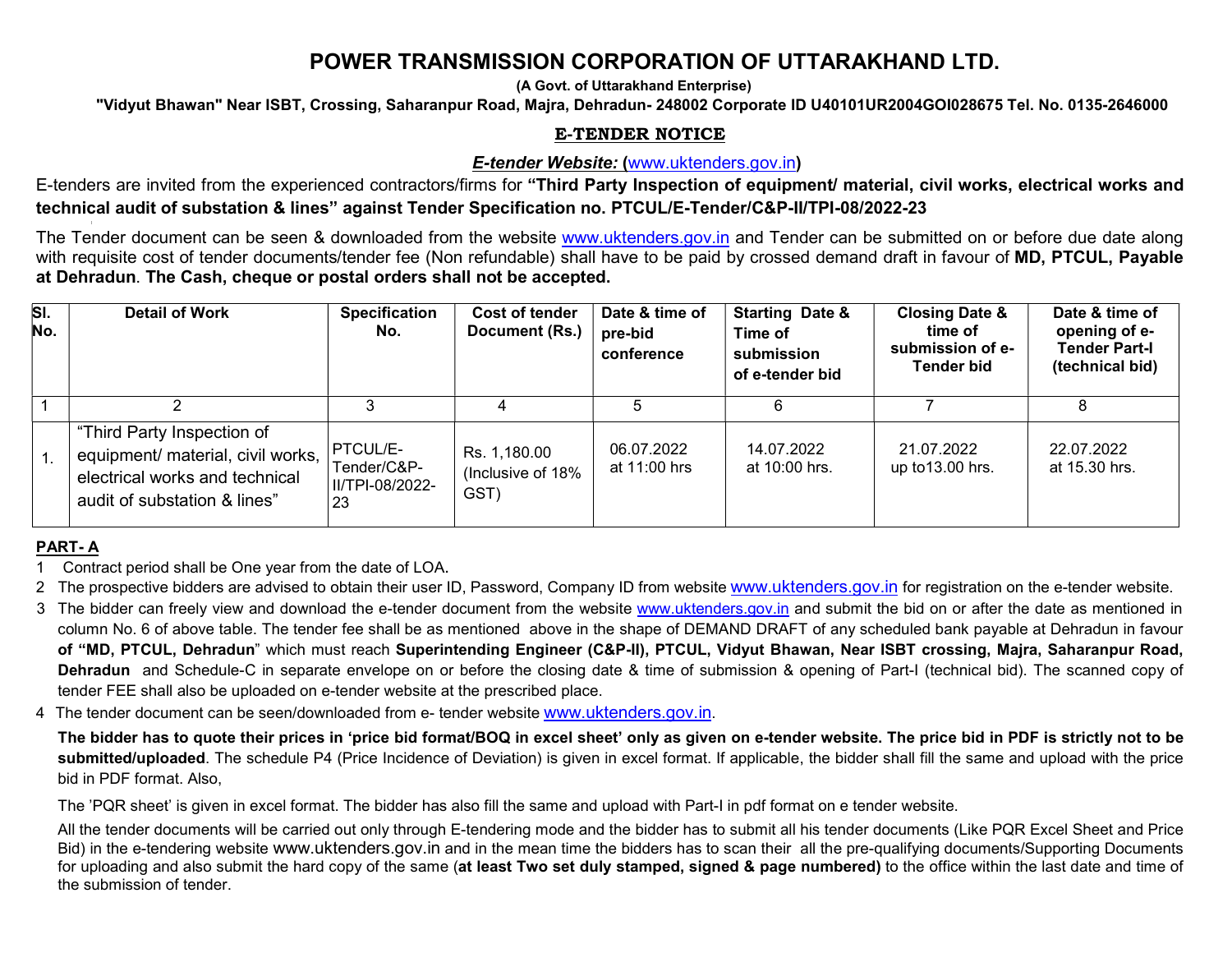This office is not responsible if the tender fee and Schedule-C is delayed in transit or is not made available by the Postal Department / Courier at the address prescribed above.

- 5 It is mandatory for the bidders to submit the original tender fee in the form of DD (Non refundable) and schedule "C" (all should be in a single separate envelope) and the hard copy (at least two set) of all other pre-qualifying documents/Supporting Documents/certificates of tender document to SE (C&P-II) office on or before closing date & time of submission of bid.
- 6 E-Tenders will be received and opened on the date as mentioned above or any extension thereof. In case the above date is holiday, the tenders will be received & opened on the next working day.
- 7 It is mandatory for the bidder to submit the hard copy of Schedule-C (Bid validity declaration) and 'Declaration' regarding correctness of the documents, in Rs.100 stamp duly notarized, as per the format given in the PQR excel sheet of the tender documents and also upload the copy of the same on e-tender website with the supporting document of your technical bid proposal.
- 8 As per guidelines/circular dated 31.08.2011 and dated 18.04.2010 by Directorate STQC, IT Department, New Delhi and CVC, Govt. of India, the use of class-3 Digital Signature, procured from any certifying authority, is made mandatory for the firms to login on the e-tender website www.uktenders.gov.in. For any details regarding e-tendering contact no. +91-8899890000 or for technical queries 24X7 help desk no. 0120-4200462, 0120-4001002, 0120-4001005,0120- 6277787 or email at support-eproc@nic.in
- 9 The bidders are requested to read all the instructions/conditions of the bid documents & NIT carefully and submit their bid accordingly. Be ensured that all the required and supporting documents has to be uploaded on e-tender website.

#### PART B

# 1.0 Pre-Qualifying Criteria:

- 1. Bidder should be govt./semi govt./pvt. firm having experience in the inspection field in at least seven countries and of International reputation.
- 2. The Bidder should have experience of third party inspection in the field of power sector, specially transmission utilities (05 years) and overall experience of 10 years. The experience of transmission sector would be given preference
- 3. Bidder should have pool of at least 15 well qualified, graduate engineers experienced minimum 05 years in the power transmission sector inspection field as per detail below:
	- a) B.E/B.Tech in Electrical Engg. 6
	- b) B.E/B.Tech in Mechanical Engg. 2
	- c) B.E/B.Tech in Civil Engg. 2
	- d) B.E/B.Tech in Electronics Engg. 2
	- At least 15 Engineers.
- 4. The list of inspecting Engineers along with their qualification & experience (minimum 05 years inspection experience for equipment used in transmission utilities) must be submitted with the bid itself in the following format.

| Sr.<br>No | <b>Name</b> | Qualification | <b>Year of Passing out Engineering</b><br>Graduation | Name of the<br><b>Institution</b> | Year of<br><b>Experience</b> | <b>Field of Experience</b><br>(A brief Summary) | <b>Field of</b><br>specialization (if any) |
|-----------|-------------|---------------|------------------------------------------------------|-----------------------------------|------------------------------|-------------------------------------------------|--------------------------------------------|
|           |             |               |                                                      |                                   |                              |                                                 |                                            |
|           |             |               |                                                      |                                   |                              |                                                 |                                            |

5. The bidder should have inspecting officers spread across offices all over country.